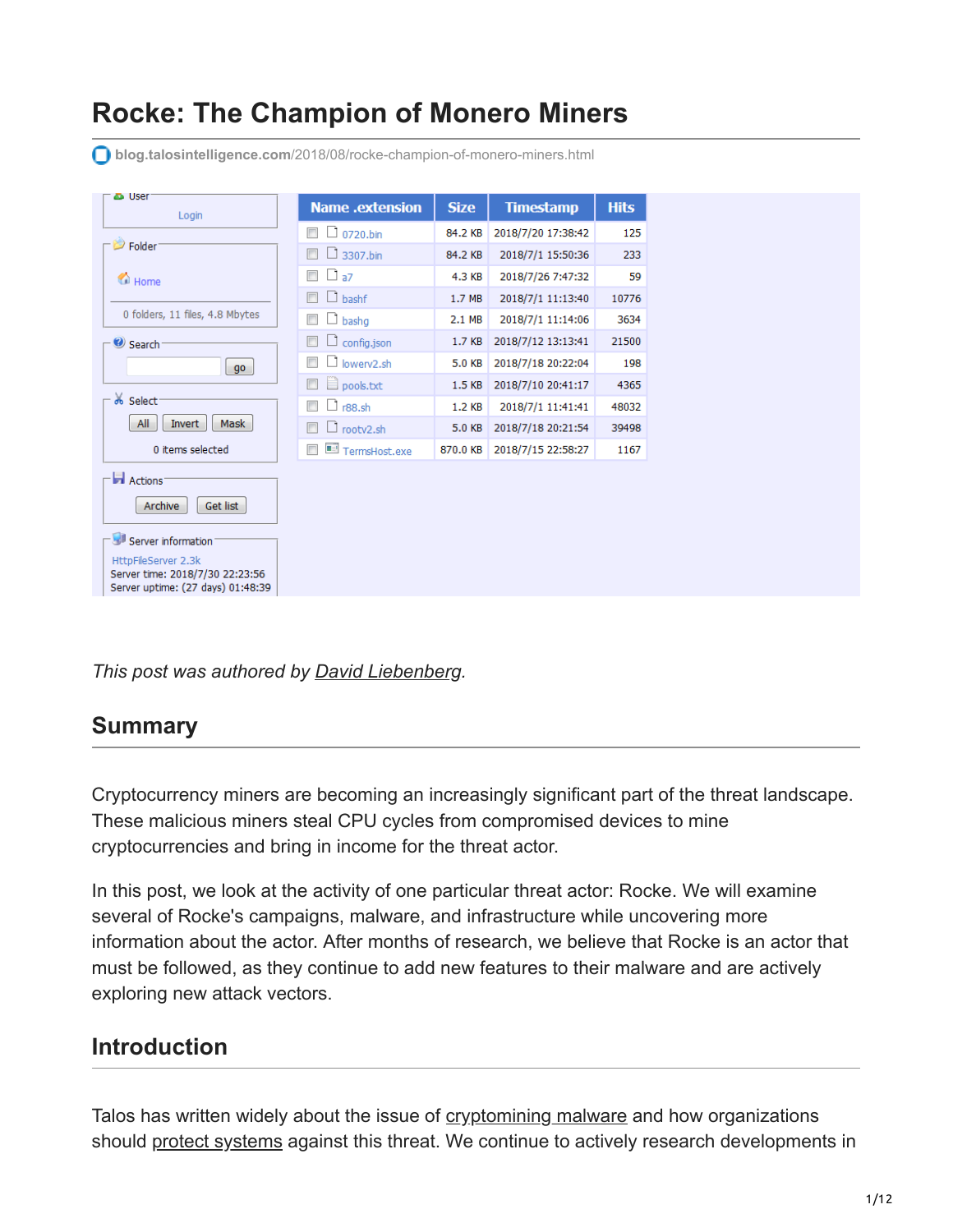this threat through research that includes monitoring criminal forums and deploying honeypot systems to attract these threats. It is through these intelligence sources that the Chinesespeaking actor which we refer to as "Rocke" came to our attention.

Rocke actively engages in distributing and executing cyrptomining malware using a varied toolkit that includes Git repositories, HttpFileServers (HFS), and a myriad of different payloads, including shell scripts, JavaScript backdoors, as well as ELF and PE miners.

# **Early campaigns**

This threat actor initially came to our attention in April 2018, leveraging both Western and Chinese Git repositories to deliver malware to honeypot systems vulnerable to an Apache Struts vulnerability.

Several files were downloaded to our Struts2 honeypot from the Chinese repository site gitee.com for a user named "c-999." Subsequently, the Gitee user page transitioned to "c-888." Around the same time, we observed similar activity pulling down files from a gitlab.com repository page for a user named "c-18."

The repositories on both Gitee and GitLab were identical. All the repositories had a folder called "ss" that contained 16 files. The files were a collection of ELF executables, shell scripts, and text files that execute a variety of actions, including achieving persistence and the execution of an illicit cryptocurrency miner.

Once the threat actor had compromised a system, they achieved persistence on the device by installing a cron job that downloads and executes a file "logo.jpg" from "3389[.]space." This file is a shell script which, in turn, downloads mining executables from the threat actor's Git repositories and saves them under the filename "java." The exact file downloaded depends on the victim's system architecture. Similarly, the system architecture determines if "h32" or "h64" is used to invoke "java."

Although we first observed this actor exploiting vulnerabilities in Apache Struts, we've also observed what we believe to the same individual exploiting an Oracle WebLogic server vulnerability (CVE-2017-10271), and also exploiting CVE-2017-3066, a critical Java deserialization vulnerability in the Adobe ColdFusion platform.

# **Recent campaign**

In late July, we became aware that the same actor was engaged in another similar campaign. Through our investigation into this new campaign, we were able to uncover more details about the actor.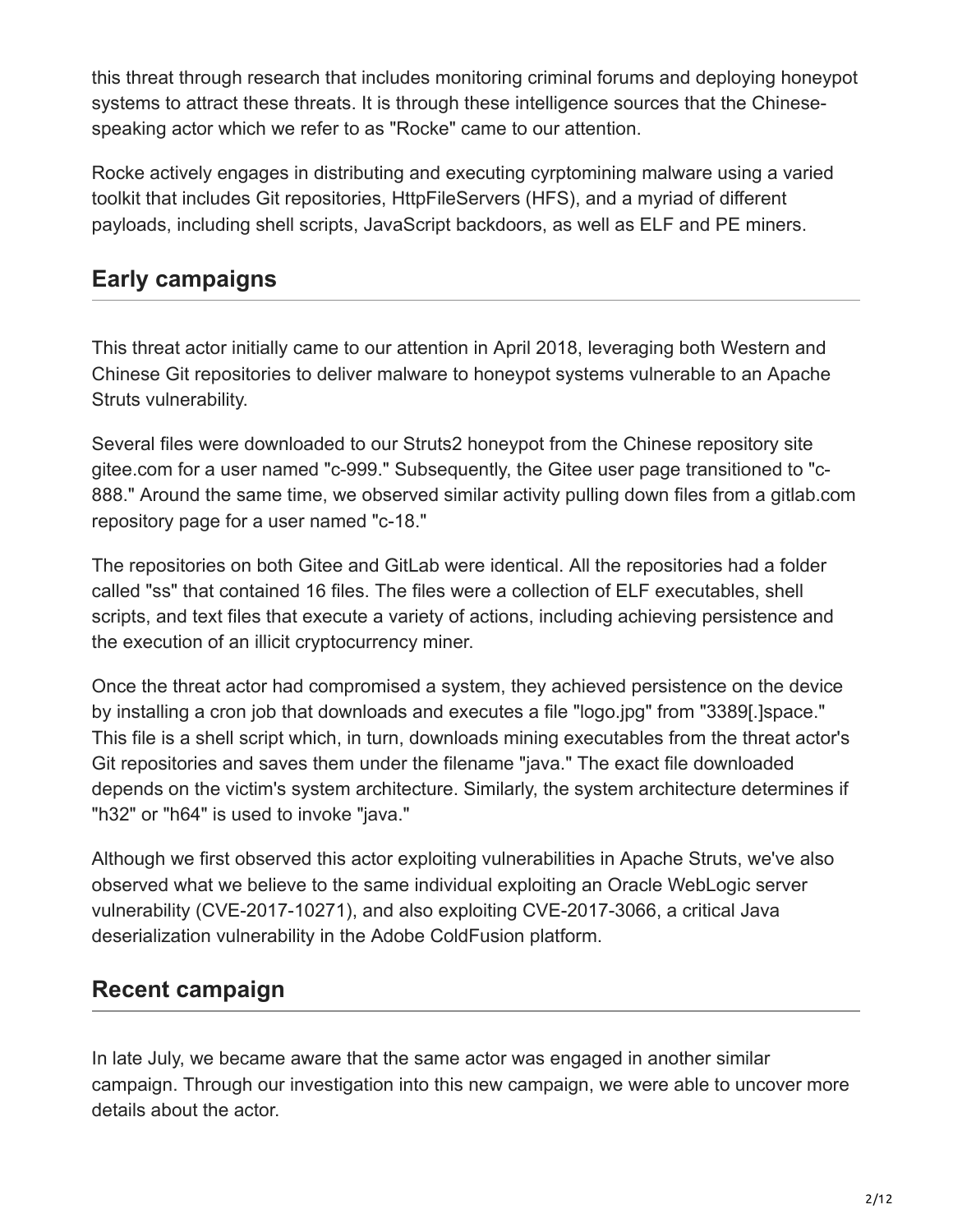We observed a wget request from our Struts2 honeypot for a file named "0720.bin" located on 118[.]24[.]150[.]172:10555. We visited this IP and found it was an open HFS hosting "0720.bin" along with 10 additional files: "3307.bin," "a7," "bashf," "bashg," "config.json," "lowerv2.sh," "pools.txt," "r88.sh," "rootv2.sh" and "TermsHost.exe." We set about examining these files.

| G<br>⋒                                                                                                                                               | 118.24.150.172:10555<br>⊕    |             |                    |             |  |  |
|------------------------------------------------------------------------------------------------------------------------------------------------------|------------------------------|-------------|--------------------|-------------|--|--|
| <b>B</b> User<br>Login                                                                                                                               | <b>Name</b> .extension       | <b>Size</b> | <b>Timestamp</b>   | <b>Hits</b> |  |  |
| Folder                                                                                                                                               | $\Box$ 0720.bin              | 84.2 KB     | 2018/7/20 17:38:42 | 125         |  |  |
|                                                                                                                                                      | $\Box$ 3307.bin              | 84.2 KB     | 2018/7/1 15:50:36  | 233         |  |  |
| Home                                                                                                                                                 | $\Box$ $\Box$ a7             | 4.3 KB      | 2018/7/26 7:47:32  | 59          |  |  |
|                                                                                                                                                      | $\Box$ D bashf               | 1.7 MB      | 2018/7/1 11:13:40  | 10776       |  |  |
| 0 folders, 11 files, 4.8 Mbytes                                                                                                                      | $\Box$ bashg                 | 2.1 MB      | 2018/7/1 11:14:06  | 3634        |  |  |
| Search                                                                                                                                               | $\Box$ config.json<br>$\Box$ | 1.7 KB      | 2018/7/12 13:13:41 | 21500       |  |  |
| $g$ o                                                                                                                                                | $\Box$ lowery2.sh<br>m       | 5.0 KB      | 2018/7/18 20:22:04 | 198         |  |  |
|                                                                                                                                                      | pools.txt<br>o               | 1.5 KB      | 2018/7/10 20:41:17 | 4365        |  |  |
| % Select<br>Mask<br>All<br>Invert                                                                                                                    | $\Box$ r88.sh<br>O           | 1.2 KB      | 2018/7/1 11:41:41  | 48032       |  |  |
|                                                                                                                                                      | $\Box$ rootv2.sh<br>同        | 5.0 KB      | 2018/7/18 20:21:54 | 39498       |  |  |
| 0 items selected                                                                                                                                     | TermsHost.exe                | 870.0 KB    | 2018/7/15 22:58:27 | 1167        |  |  |
| Actions'<br>Archive<br>Get list<br>Server information<br>HttpFileServer 2.3k<br>Server time: 2018/7/30 22:23:56<br>Server uptime: (27 days) 01:48:39 |                              |             |                    |             |  |  |

Screenshot of HFS system

We had previously observed this same IP scanning for TCP port 7001 throughout May 2018. This was potentially a scan for Oracle WebLogic servers, which listens on TCP port 7001 by default.

Both "0720.bin" and "3307.bin" are similar ELF files of similar size (84.19KB) that reach out to 118[.]24[.]150[.]172, and were marked clean in VirusTotal at the time of discovery. Morpheus Labs described a similar file that connects to the same IP address, which could open a shell on the victim's machine if a password-verified instruction was issued from the C2. In both our samples, as well as the ones that [Morpheus Labs](https://morphuslabs.com/criminals-dont-read-instructions-or-use-strong-passwords-a09439617867&sa=D&ust=1535643040331000) described, the hard-coded password was not only identical, but also located at the same offset.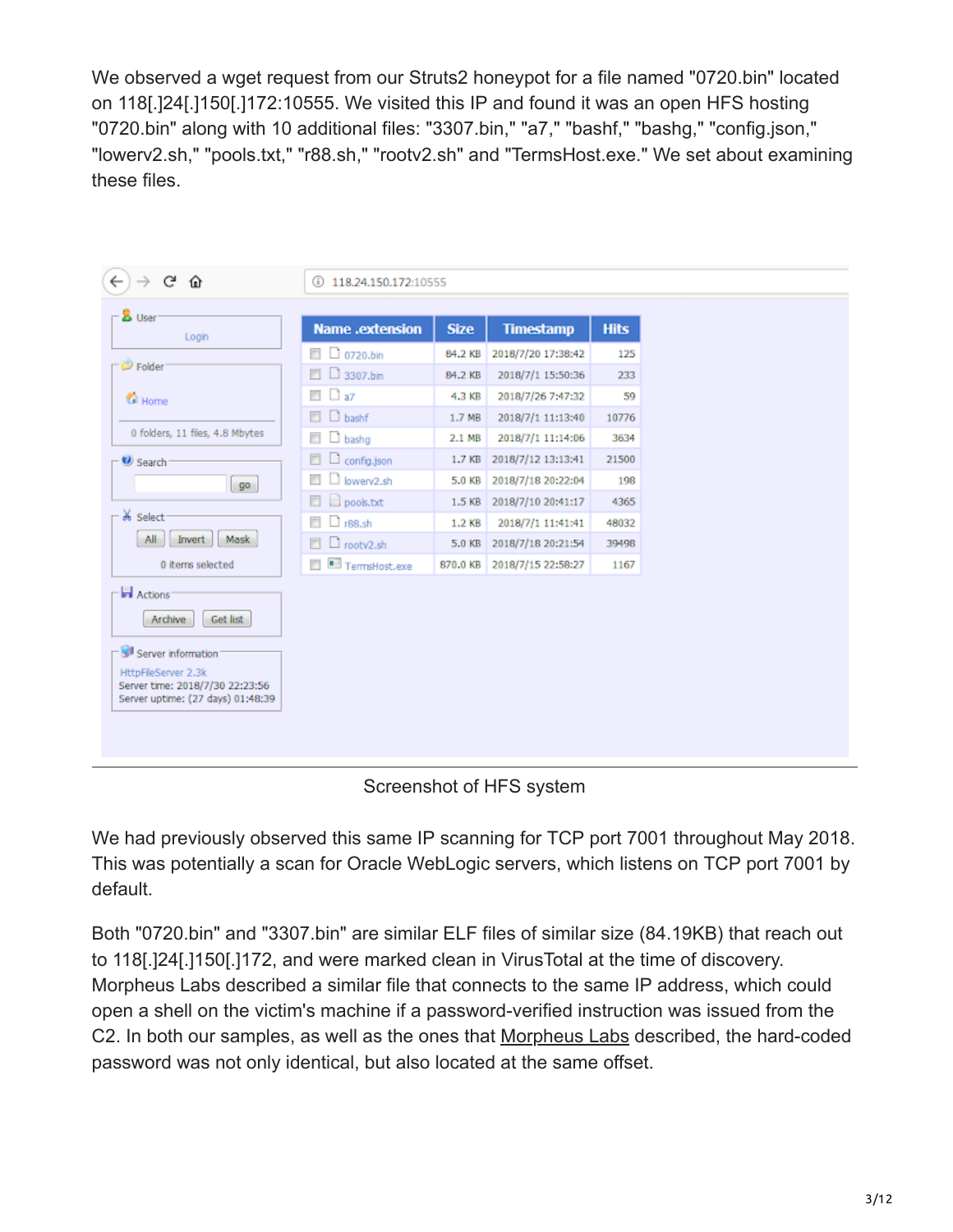|                       | 000000000040B15B jg |        |            | loc 40B317                  |          |
|-----------------------|---------------------|--------|------------|-----------------------------|----------|
|                       |                     |        |            |                             |          |
|                       |                     |        |            |                             |          |
| 國體                    |                     |        |            |                             |          |
| 000000000040B161 mov  |                     |        |            | byte ptr cs:unk 6148C0, 'r' |          |
| 000000000040B168 mov  |                     |        |            | byte ptr cs:unk 6148C1, 'e' |          |
| 000000000040B16F mov  |                     |        |            | byte ptr cs:unk 6148C2, 'p' |          |
| 000000000040B176 mov  |                     |        |            | byte ptr cs:unk 6148C3, 'l' |          |
| 000000000040B17D mov  |                     |        |            | byte ptr cs:unk 6148C4,     | tat      |
| 000000000040B184 mov  |                     |        |            | byte ptr cs:unk_6148C5, 'c' |          |
| 000000000040B18B mov  |                     |        |            | byte ptr cs:unk 6148C6,     | 'e'      |
| 000000000040B192 mov  |                     |        |            | byte ptr cs:unk 6148C7,     | $\cdots$ |
| 000000000040B199 mov  |                     |        |            | byte ptr cs:unk 6148C8,     | t wit    |
| 000000000040B1A0 mov  |                     |        |            | byte ptr cs:unk_6148C9,     | 11.      |
| 000000000040B1A7 mov  |                     |        |            | byte ptr cs:unk 6148CA, 't' |          |
| 000000000040B1AE mov  |                     |        |            | byte ptr cs:unk 6148CB,     | th.      |
| 000000000040B1B5 mov  |                     |        |            | byte ptr cs:unk 6148CC,     | $\cdots$ |
| 000000000040B1BC mov  |                     |        |            | byte ptr cs:unk 6148CD,     | "v"      |
| 000000000040B1C3 mov  |                     |        |            | byte ptr cs:unk_6148CE, 'o' |          |
| 000000000040B1CA mov  |                     |        |            | byte ptr cs:unk_6148CF, 'u' |          |
| 000000000040B1D1 mov  |                     |        |            | byte ptr cs:unk 6148D0, 'r' |          |
| 000000000040B1D8 mov  |                     |        |            | byte ptr cs:unk 6148D1,     |          |
| 000000000040B1DF mov  |                     |        |            | byte ptr cs:unk 6148D2, 'p' |          |
| 000000000040B1E6 mov  |                     |        |            | byte ptr cs:unk 6148D3, 'a' |          |
| 000000000040B1ED mov  |                     |        |            | byte ptr cs:unk_6148D4,     | 's'      |
| 000000000040B1F4 mov  |                     |        |            | byte ptr cs:unk 6148D5,     | ist      |
| 000000000040B1FB mov  |                     |        |            | byte ptr cs:unk 6148D6,     | tw.      |
| 000000000040B202 mov  |                     |        |            | byte ptr cs:unk 6148D7,     | 'ه'      |
| 000000000040B209 mov  |                     |        |            | byte ptr cs:unk 6148D8,     | tet.     |
| 000000000040B210 mov  |                     |        |            | byte ptr cs:unk 6148D9, 'd' |          |
| 000000000040B217 mov  |                     |        |            | byte ptr cs:unk 6148DA, 0   |          |
| 000000000040B21E lea  |                     |        |            | rdi, [rsp+28B8h+s] ; s      |          |
| 000000000040B226 mov  |                     |        | edx, 2800h | s n                         |          |
| 000000000040B22B mov  |                     | esi, 0 |            | ÷с                          |          |
| 000000000040B230 call |                     | memset |            |                             |          |

Hard-coded password

"A7" is a shell script that kills a variety of processes related to other cryptomining malware (including those with names matching popular mining malware such as "cranberry," "yam," or "kworker"), as well as mining in general (such as "minerd" and "cryptonight"). It detects and uninstalls various Chinese AV, and also downloads and extracts a tar.gz file from blog[.]sydwzl[.]cn, which also resolves to 118[.]24[.]150[.]172. The script downloads a file from GitHub called ["libprocesshider,"](https://github.com/gianlucaborello/libprocesshider&sa=D&ust=1535643040332000) which hides a file called "x7" using the ID preloader. The script looks for IP addresses in known hosts and attempts to SSH into them, before downloading "a7" again from the actor's HFS at 118[.]24[.]150[.]172, and execute it.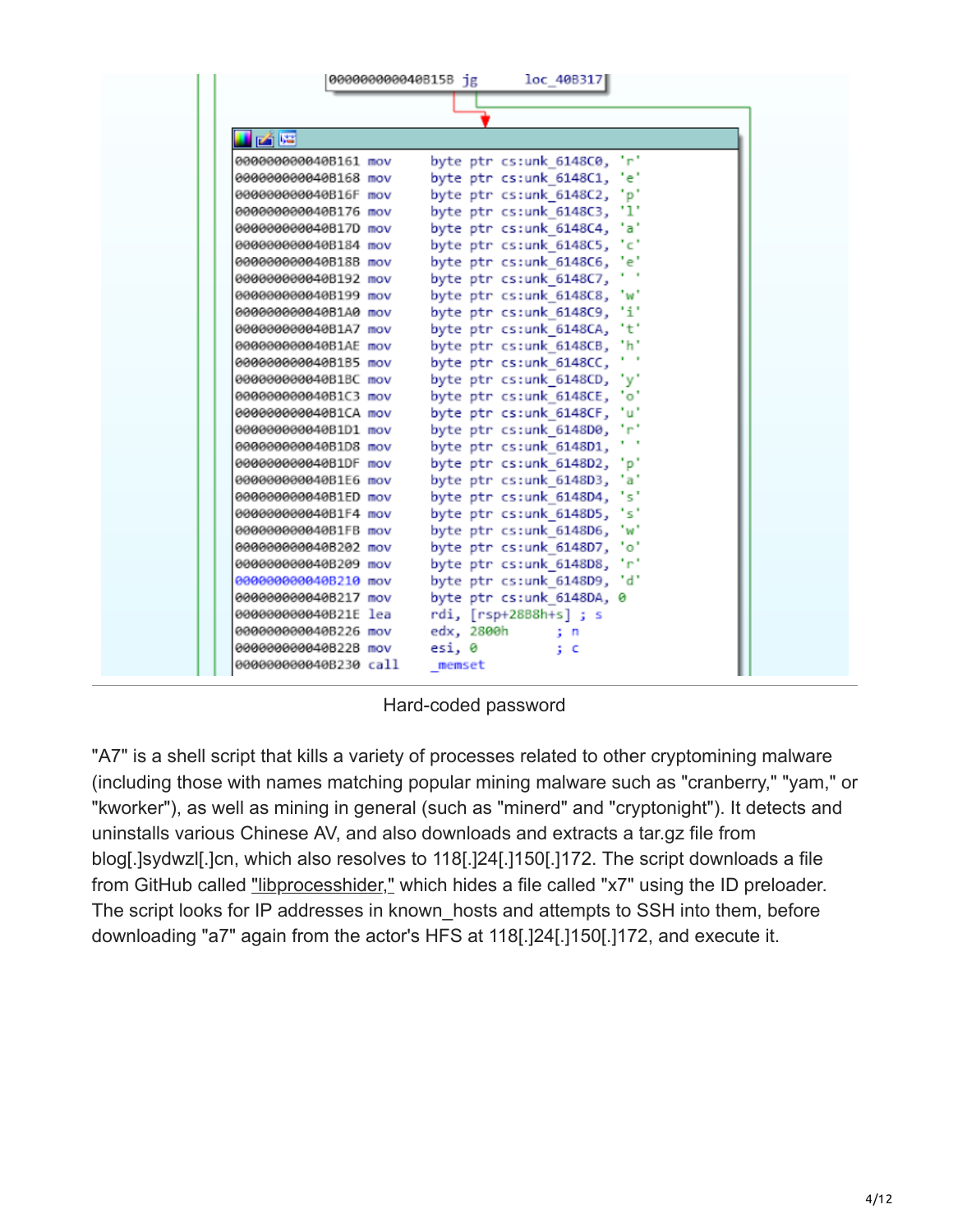```
#/bin/bash
if [-f /tmp/.a7]; then
   exit 101
fi
touch /tmp/.a7
function clean () {
  rm -f /tmp/.a7
for f in /var/spool/cron/* /var/spool/cron/crontabs/* /etc/*crontab /etc/cron.d/*; do<br>if grep -i -q redis "$f"; then echo > "$f"; fi
done
if [ -f /etc/ld.so.preload ]; then<br>mv -f /etc/ld.so.preload /etc/ld.so.pre
fi
chmod -x /etc/xig
chmod -x /root/cranberry /tmp/cranberry /root/yam<br>chmod -x /etc/root.sh
chmod -x /usr/bin/gpg-agentd
chmod -x /usr/bin/kworker
chmod -x /usr/local/bin/gpg-agentd
killall -9 xig
killall -9 cranberry
killall -9 crannerry<br>killall -9 root.sh<br>killall -9 gpg-agentd
killall -9 .gpg-agent<br>killall -9 xmr-stak
killall -9 kworker
killall -9 .gpg
killall -9 pnscan
killall -9 netfs<br>killall -9 geth
killall -9 geth<br>pkill -f stratum<br>pkill -f nativesvc<br>pkill -f cryptonight
pkill -f minerd
```
#### Extract of Source Code of "a7"

"Config.json" is a mining config file for XMRig, an open-source Monero miner. The file sets the mining pool as xmr[.]pool[.]MinerGate[.]com:45700 and the actor's wallet as rocke@live.cn. This is why we have named the actor "Rocke" (note that for MinerGate, an email can be used in place of a Monero wallet number — it's simply the login email for the MinerGate platform). "Pools.txt" appears to be a config file for XMR-stak, an open-source universal Stratum pool miner that mines Monero, Aeon and more. This configuration file contains the same actor pool and wallet information as the first.

"Bashf" is a variant of XMR-stak while "bashg" is a variant of XMRig.

"Lowerv2.sh" and "rootv2.sh" are similar shell scripts that attempt to download and execute the mining malware components "bashf" and "bashg," hosted on 118[.]24[.]150[.]172. If the shell scripts do not download a miner from 118[.]24[.]150[.]172, they attempt to download a file called "XbashY" from 3g2upl4pq6kufc4m[.]tk.

"R88.sh" is a shell script that installs a cron job and attempts to download "lowerv2.sh" or "rootv2.sh."

"TermsHost.exe" is a PE32 Monero miner. Based on the config file it uses, it appears to be the [Monero Silent Miner.](https://xmrminer.net/faq.php&sa=D&ust=1535643040335000) This miner can be purchased online for \$14 and targets malicious actors. Advertising for the miner promotes it as offering startup registry key persistence, mining only while idle, and the ability to inject the miner into "Windows processes to bypass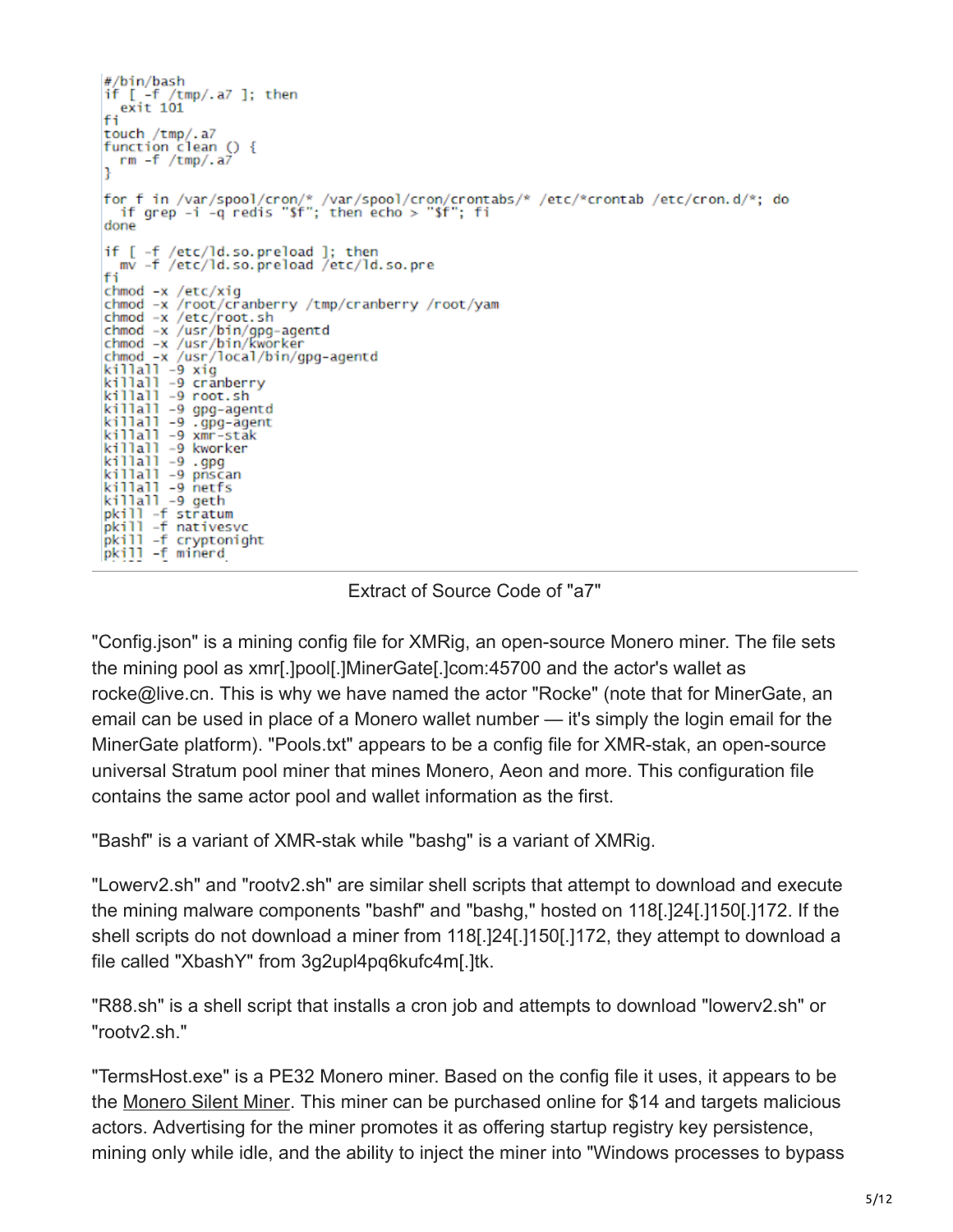firewalls." The sample grabs the config file "xmr.txt," which contains the same configuration information as the previous files, from Rocke's command and control (C2) server hosted on sydwzl[.]cn. The sample then injects code into notepad.exe, which then proceeds to communicate with the MinerGate pool. The sample also creates the UPX-packed file "dDNLQrsBUE.url" in the Windows Start Menu Folder. Intriguingly, this file appears to share some similarities with Cobalt Strike, the popular penetration testing software, which would allow the attacker to have greater control over the infected system.

The payload appears to be similar to one used by the Iron Cybercrime Group, as [reported](https://www.intezer.com/iron-cybercrime-group-under-the-scope-2/) by cybersecurity firm Intezer in May. Both Iron and Rocke's malware behave similarly, and reach out to similar infrastructure. So, while we can asses with high confidence that the payloads share some code base, we are still unsure of the exact relationship between Rocke and Iron Cybercrime Group.

# **The actor**

Through Rocke's MinerGate Monero wallet email [rocke@live.cn,](http://10.10.0.46/mailto:rocke@live.cn) we were able to uncover additional information about the actor. We noticed that Rocke's C2 was registered to the address jxci@vip.qq.com. We then found [a leak](http://www.moonsec.com/post-467.html&sa=D&ust=1535643040337000) of user information from the Chinese security site FreeBuf that showed that a user named "rocke" was associated with the email jxci@vip.gq.com. This suggested that they were one in the same. [4]

Rocke has been observed seeking access to cloud storage services, as well as obtaining manuals for programming in the Chinese Easy language.

The majority of websites registered to Rocke list Jiangxi Province addresses for their registration. Some of these websites were for Jiangxi-based businesses, such as belesu[.]com, which sells baby food. We had had additional indications that Rocke is from Jiangxi based on their GitHub (see below). It is possible that the "jx" in jxci@vip.qq.com stands for Jiangxi. Therefore, we assess with high confidence that Rocke operates from Jiangxi Province.

# **The GitHub**

We identified a [GitHub page](https://github.com/rocke&sa=D&ust=1535643040338000) apparently associated with Rocke. The GitHub page lists Rocke as being affiliated with Jiangxi Normal University. In one [repository folder](https://github.com/rocke/rocke.github.io/tree/master/sample&sa=D&ust=1535643040339000), we found several of the same files which were found on the HFS system, including several of the shell scripts with their wallet information included, as well as variants of the miner.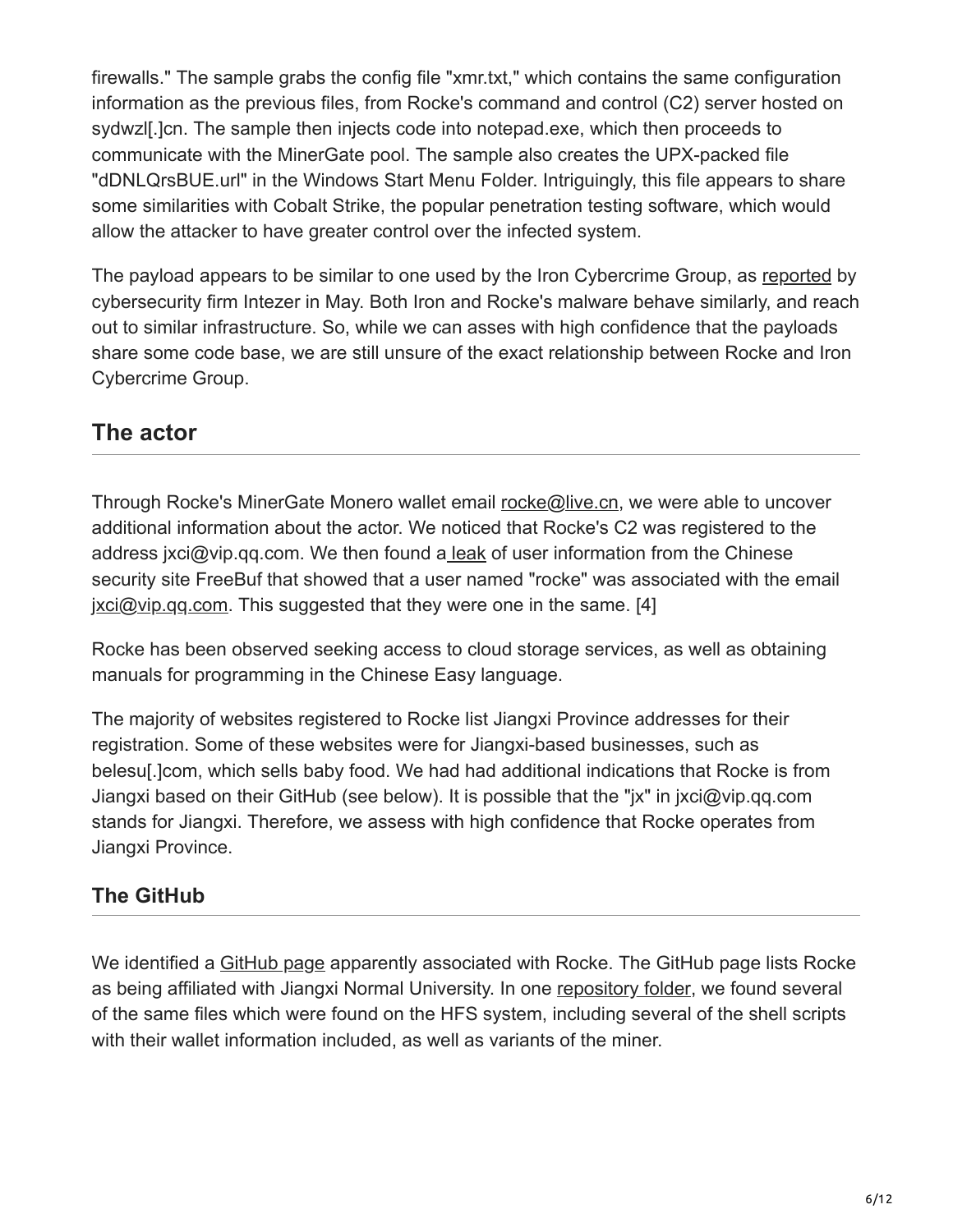| rocke.github.io / sample /<br>Branch: master = |                      | Create new file | Find file                      | <b>History</b> |  |  |
|------------------------------------------------|----------------------|-----------------|--------------------------------|----------------|--|--|
| <b>Co</b> rocke Add files via upload           |                      |                 | Latest commit 1294aba on Jun 6 |                |  |  |
| $\sim$                                         |                      |                 |                                |                |  |  |
| <b>■ Xshell</b>                                | Add files via upload |                 |                                | 2 months ago   |  |  |
| $\mathbb{R}$ bashd                             | Add files via upload |                 |                                | 3 months ago   |  |  |
| e bashe                                        | Add files via upload |                 |                                | 3 months ago   |  |  |
| iii) config.json                               | Add files via upload |                 |                                | 3 months ago   |  |  |
| $\Box$ index.html                              | Create index.html    |                 |                                | 3 months ago   |  |  |
| iii lowerv2.sh                                 | Add files via upload |                 |                                | 3 months ago   |  |  |
| $\Box$ pools.txt                               | Add files via upload |                 |                                | 3 months ago   |  |  |
| $n 88.$ sh                                     | Add files via upload |                 |                                | 3 months ago   |  |  |
| $\Box$ root.sh                                 | Add files via upload |                 |                                | 3 months ago   |  |  |
| $\Box$ rootv2.sh                               | Add files via upload |                 |                                | 3 months ago   |  |  |

We found additional repositories for the same account. Within these repositories, we found scripts similar to those found in previous campaigns, with the exception that they reached out to sydwzl[.]cn in addition to the previously observed domain 3389[.]space. These findings support the link between Rocke and the activity we previously observed in April and May.

We also found an [additional repository](https://github.com/gosrs&sa=D&ust=1535643040339000) through Rocke's page that's hosting nearly identical content, but with a different C2. However, we are unable to determine how that page is being used or who is using it.

The files within their various repositories show that Rocke has become interested in browserbased JavaScript mining through the tool CryptoNote, as well as browser-based exploitation through the Browser Exploitation Framework. It appears that they are relying on fake Google Chrome alerts, fake apps, and fake Adobe Flash updates to social engineer users into downloading malicious payloads.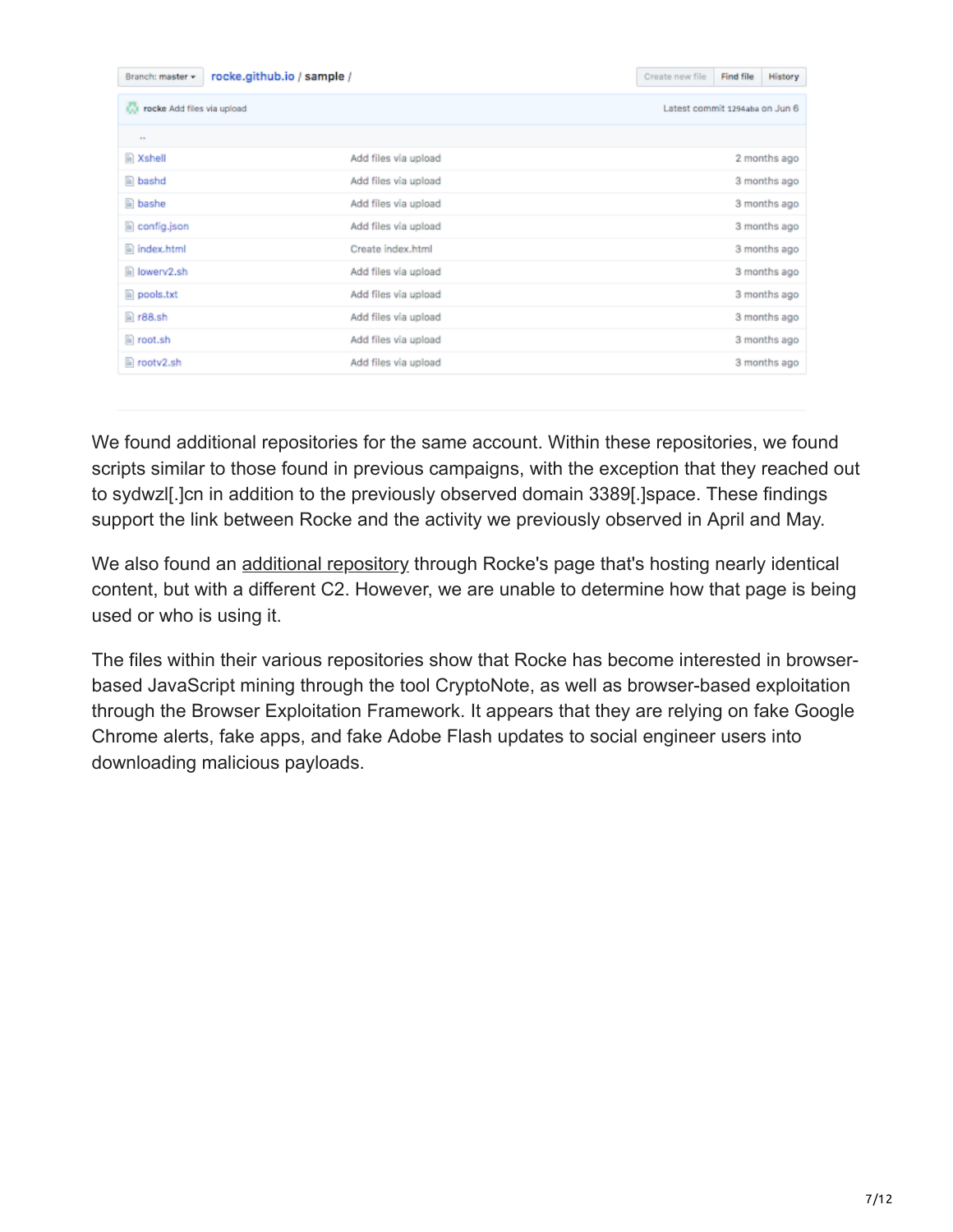

| rocke Add files via upload                                                                                                                                                                                                                                      |          | b783629 on May 12 |   |
|-----------------------------------------------------------------------------------------------------------------------------------------------------------------------------------------------------------------------------------------------------------------|----------|-------------------|---|
| 1 contributor                                                                                                                                                                                                                                                   |          |                   |   |
| 68.1 KB                                                                                                                                                                                                                                                         | Download | History           | 宜 |
| Google<br>Hi, this is to inform you that Google Security Team has launched a security<br>update for it's chrome users. We recommend you to install this update for<br>safe browsing experience. Feel free to contact us.<br>https://www.google.com<br><b>OK</b> |          |                   |   |

One of the JavaScript files in the repository, named "command.js," uses hidden IFrames to deliver payloads hosted on CloudFront domains. The payload that we were able to obtain was UPX packed and behaved very similarly to the file "dDNLQrsBUE.url" dropped by "TermsHost.exe."

Rocke has also shown interest in other security-related repositories. They have forked repositories with exploit information, including those related to Apache Struts 2, JBoss and Shadow Brokers, as well as more general-use tools such as masscan, proxy tools and brute forcers.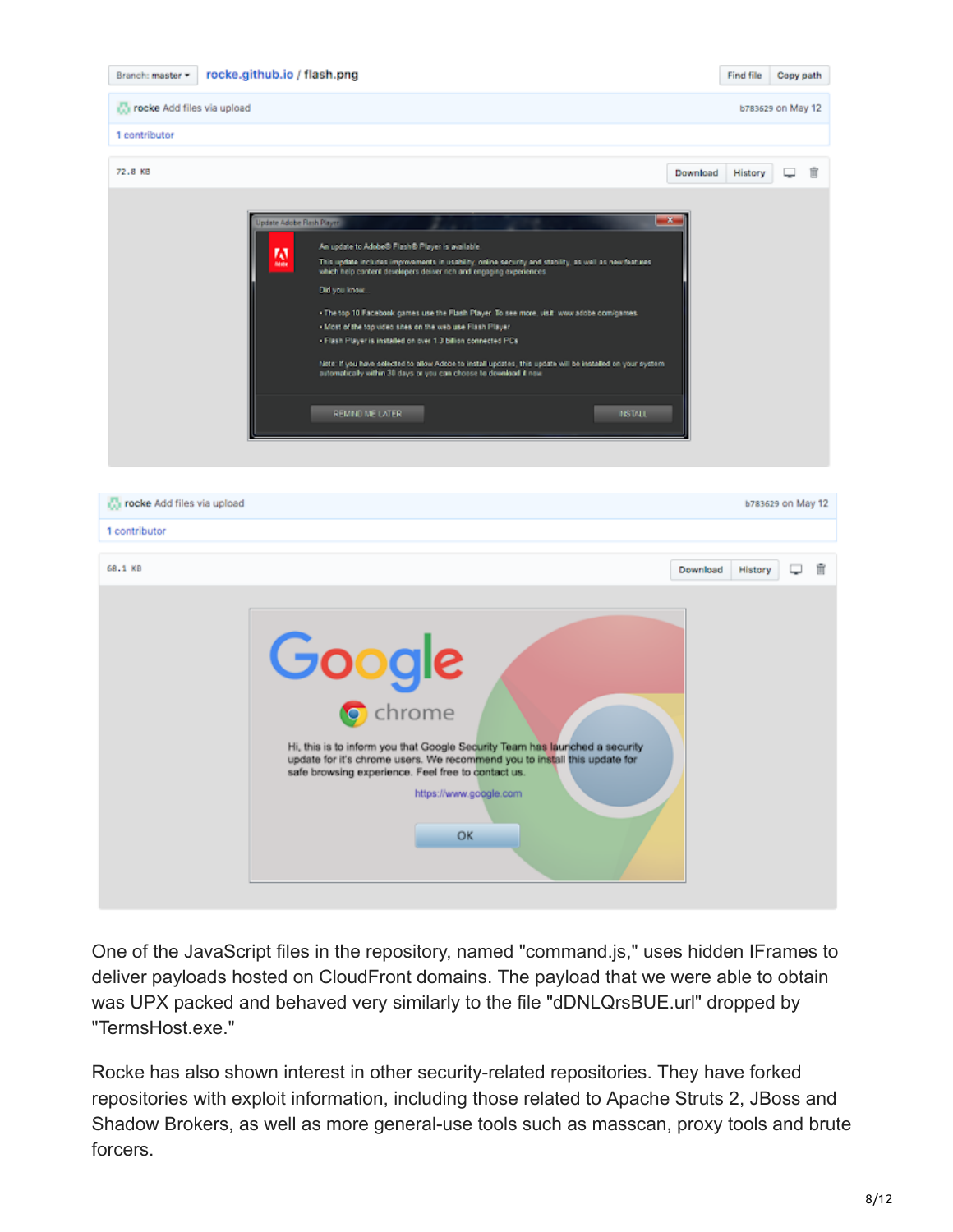Based on their activity in the past few months, Talos assesses with high confidence that Rocke will continue to leverage Git repositories to download and execute illicit mining onto victim machines. It is interesting to note that they are expanding their toolset to include browser-based miners, difficult-to-detect trojans, and the Cobalt Strike malware. Besides noisy scan-and-exploit activity, it appears that Rocke is likely also pursuing social engineering as a new infection vector, as demonstrated by the repositories involving fake Adobe Flash and Google Chrome updates.

Despite the volatility in the value of various cryptocurrencies, the trend of illicit cryptocurrency mining activity among cybercriminals shows no signs of abating. Rocke's various campaigns show the variety of infection vectors, malware, and infrastructure that these criminals will employ to achieve their goals.

# **IOCs:**

# **Earlier campaign:**

#### **Attacking IPs targeting Struts:**

52[.]167[.]219[.]168: Attacking IP using repo at gitlab 120[.]55[.]226[.]24: Attacking IP using repo at gitee

### **Attacking IP targeting WebLogic:**

27[.]193[.]180[.]224

#### **Attacking IPs targeting ColdFusion:**

112[.]226[.]250[.]77 27[.]210[.]170[.]197 112[.]226[.]74[.]162

#### **Domains**

3389[.]space

#### **URLs**

hxxps://gitee[.]com/c-999/ss/raw/master/ss/a hxxps://gitee[.]com/c-999/ss/raw/master/ss/config[.]json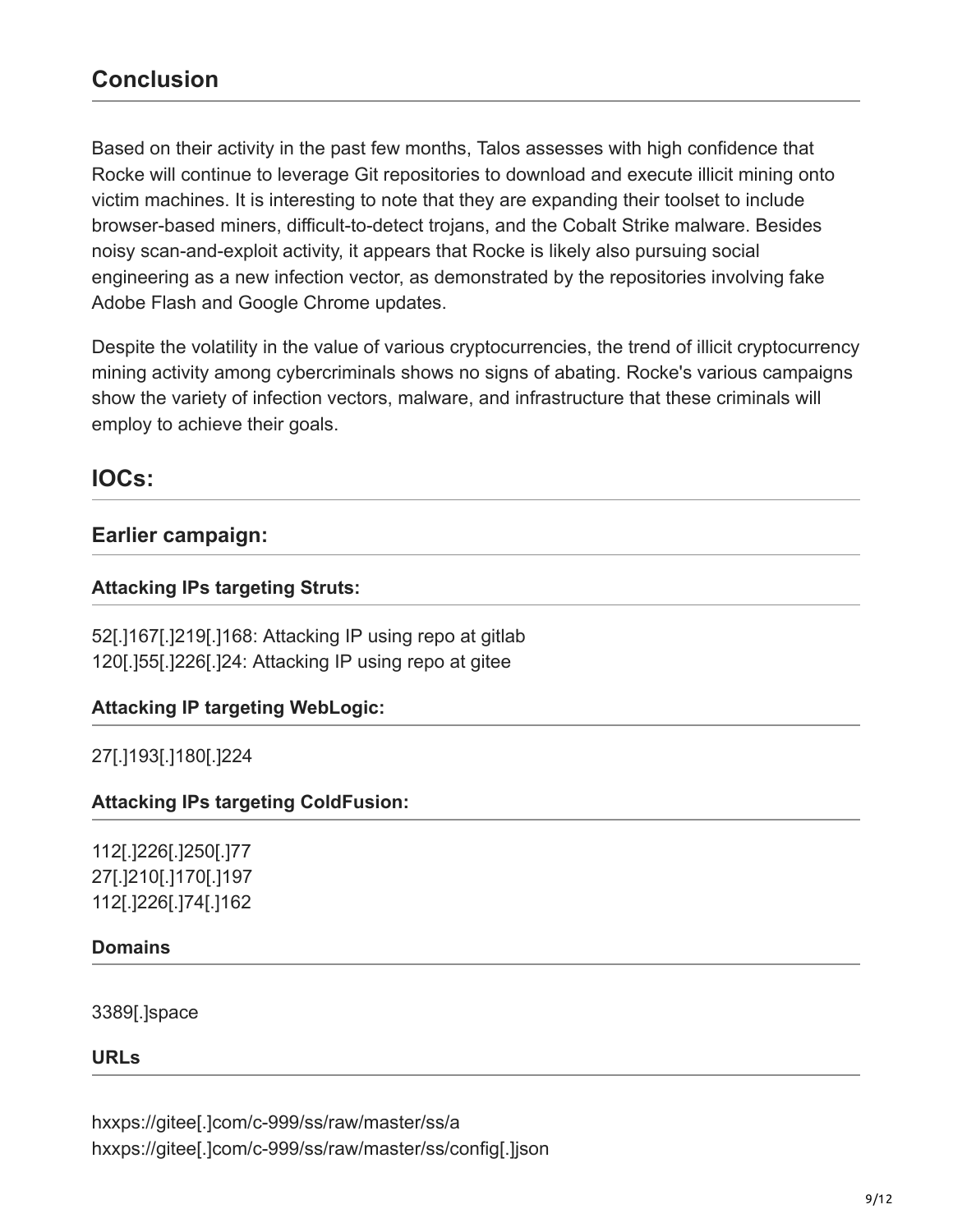hxxps://gitee[.]com/c-999/ss/raw/master/ss/dir[.]dir hxxps://gitee[.]com/c-999/ss/raw/master/ss/h32 hxxps://gitee[.]com/c-999/ss/raw/master/ss/upd hxxps://gitee[.]com/c-999/ss/raw/master/ss/x86\_64 hxxps://gitee[.]com/c-999/ss/raw/master/ss/h64 hxxps://gitee[.]com/c-999/ss/raw/master/ss/x hxxps://gitee[.]com/c-999/ss/raw/master/ss/run hxxps://gitee[.]com/c-999/ss/raw/master/ss/logo[.]jpg hxxps://gitee[.]com/c-888/ss/raw/master/ss/a hxxps://gitee[.]com/c-888/ss/raw/master/ss/cron[.]d hxxps://gitee[.]com/c-888/ss/raw/master/ss/dir[.]dir hxxps://gitlab[.]com/c-18/ss/raw/master/ss/x hxxps://gitlab[.]com/c-18/ss/raw/master/ss/x86\_64 hxxps://gitlab[.]com/c-18/ss/raw/master/ss/run hxxps://gitee[.]com/c-888/ss/raw/master/ss/upd hxxps://gitlab[.]com/c-18/ss/raw/master/ss/upd hxxps://gitee[.]com/c-888/ss/raw/master/ss/x hxxps://gitlab[.]com/c-18/ss/raw/master/ss/cron[.]d hxxps://gitee[.]com/c-888/ss/raw/master/ss/h64 hxxps://gitlab[.]com/c-18/ss/raw/master/ss/a hxxps://gitee[.]com/c-888/ss/raw/master/ss/config[.]json hxxps://gitlab[.]com/c-18/ss/raw/master/ss/config[.]json hxxps://gitee[.]com/c-888/ss/raw/master/ss/run hxxps://gitlab[.]com/c-18/ss/raw/master/ss/h32 hxxps://gitlab[.]com/c-18/ss/raw/master/ss/dir[.]dir hxxps://gitee[.]com/c-888/ss/raw/master/ss/x86\_64 hxxps://gitee[.]com/c-888/ss/raw/master/ss/h32 hxxps://gitlab[.]com/c-18/ss/raw/master/ss/h64 hxxp://93[.]174[.]93[.]149/[.]xxxzlol[.]tar[.]gz hxxps://gitee[.]com/c-888/ss/raw/master/ss/logo[.]jpg hxxps://gitlab[.]com/c-18/ss/raw/master/ss/logo[.]jpg

### **Hashes:**

Logo.jpg: ad68ab153623472bbd8220fb19c488ae2884d9b52bc65add5d54b1821b4b743a a: 6ec8201ef8652f7a9833e216b5ece7ebbf70380ebd367e3385b1c0d4a43972fb cron.d: f6a150acfa6ec9d73fdecae27069026ecf2d833eac89976289d6fa15713a84fe dir.dir: a20d61c3d4e45413b001340afb4f98533d73e80f3b47daec42435789d12e4027 h32: 45ed59d5b27d22567d91a65623d3b7f11726f55b497c383bc2d8d330e5e17161 h64: 7fe9d6d8b9390020862ca7dc9e69c1e2b676db5898e4bfad51d66250e9af3eaf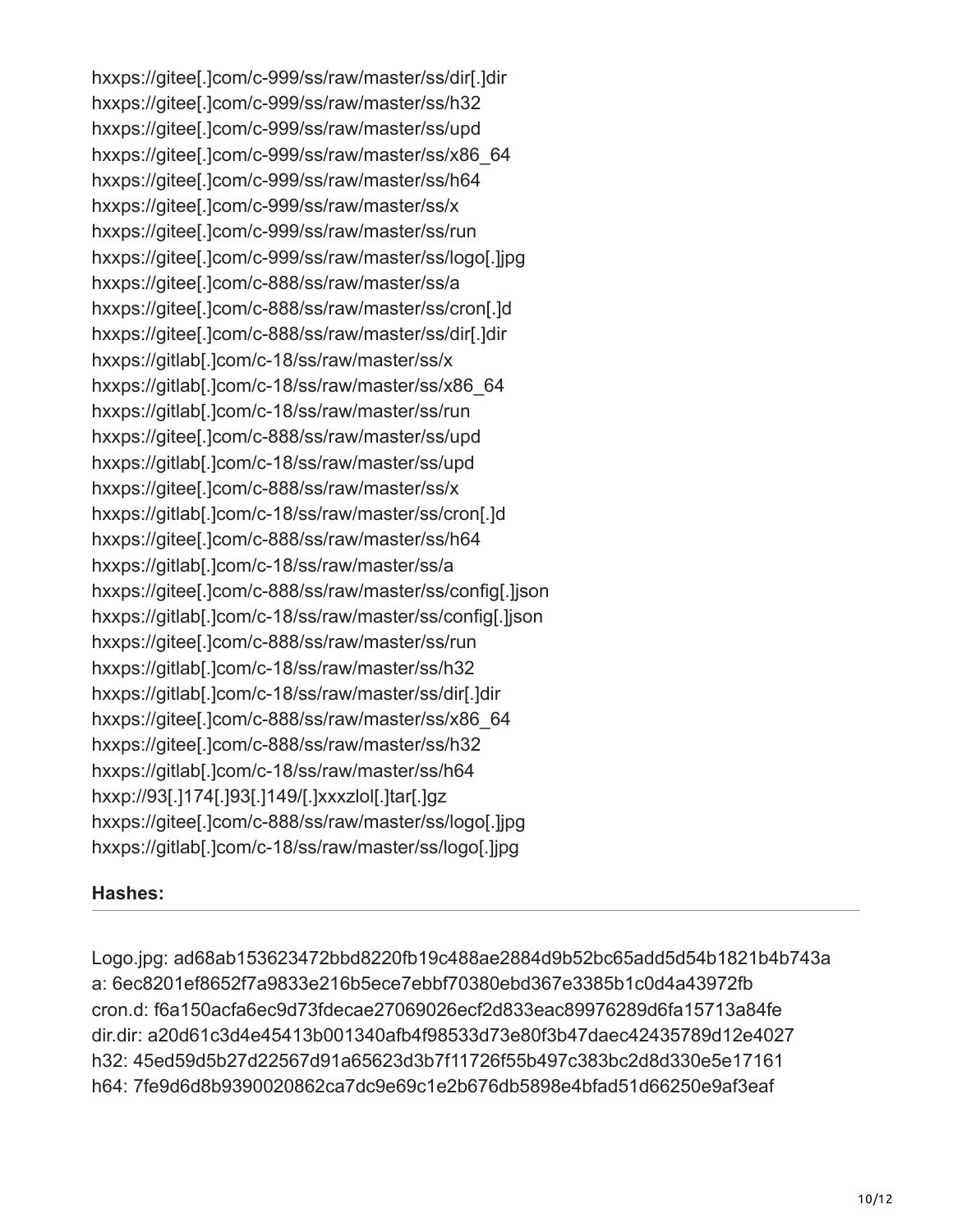logo.jpg (from gitee[.]com): f1f041c61e3086da8157745ee01c280a8238a379ca5b4cdbb25c5b746e490a9b

logo.jpg (from gitlab[.]com): ad68ab153623472bbd8220fb19c488ae2884d9b52bc65add5d54b1821b4b743a

run: 0c358d826c4a32a8c48ce88eb073f505b555fc62bca6015f5270425c58a0d1c5 upd: 187d06f1e6020b6787264e2e700c46c463a7818f07db0b051687f3cba65dbe0b x (32-bit miner): 6e80a9d843faf27e239b1a767d29c7443972be1ddf5ff5f5f9fc9a2b55a161f5 x86\_64 (64-bit miner):

2ad07f8d1985f00cd05dafacbe5b6a5b1e87a78f8ae8ecdf91c776651c88a612

# **More recent campaign:**

#### **IPs**

123[.]249[.]9[.]149: Issues get request for 0720.bin 118[.]24[.]150[.]172: Rocke's HFS, also resolves to C2 sydwzl[.]cn

# **Domains:**

sydwzl[.]cn blockbitcoin[.]com: Reached out to by Install.exe dazqc4f140wtl[.]cloudfront[.]net: file server 3g2upl4pq6kufc4m[.]tk: file server d3goboxon32grk2l[.]tk: file server enjoytopic[.]tk: file server realtimenews[.]tk: file server 8282[.]space: older C2

### **Domains registered to Rocke (not all are necessarily malicious):**

5-xun[.]com 88180585[.]com firstomato[.]com jxtiewei[.]com ncyypx[.]net

### **URLs**

hxxp://d20blzxlz9ydha[.]cloudfront[.]net/Install.exe hxxp://www[.]amazon[.]com:80/N4215/adj/amzn.us.sr.aps?sz=160x600&oe=oe=ISO-8859-